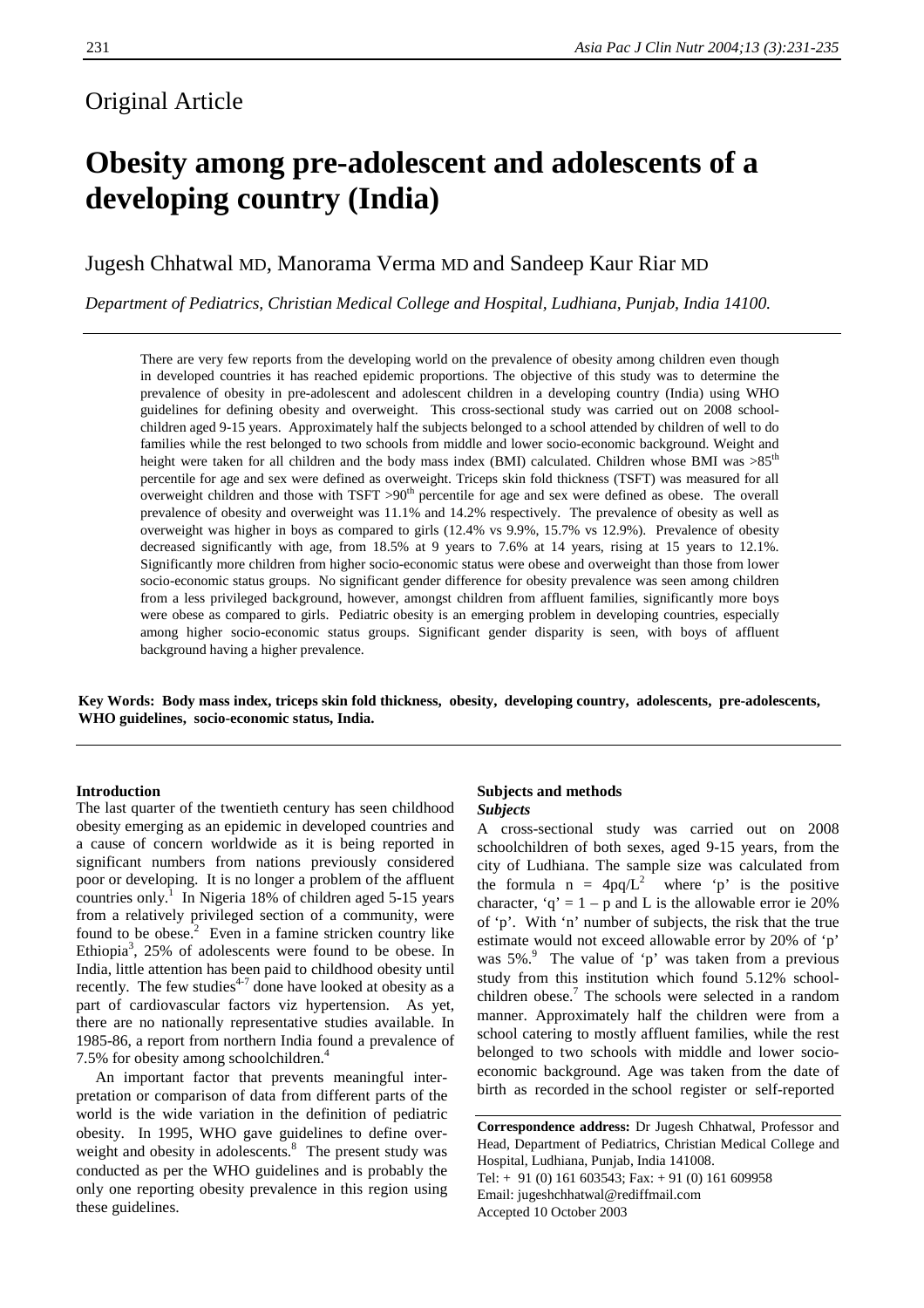by older children. If the child's next birthday was within six months from the date of examination, his/her age was taken according to the next birthday. If on the other hand, it was exactly or more than six months away, the age was taken as on the last birthday.

#### *Measurements*

After removing heavy warm clothing, belts and shoes all children were weighed using a standardized spring balance scale (Salter Electronic, model 831 2879, Kent, England) with an error of  $\pm$  100 gms and a maximum capacity of 137 kg. The machine was regularly checked using test weights. Each child was made to stand still and upright with weight evenly distributed between two feet. A calibrated vertical bar with a horizontal headboard was used for measuring the height which was recorded to the nearest  $0.5$  cm.<sup>10</sup>

 Based on the weight and height, the Body Mass Index (BMI) was calculated as per the formula BMI = Wt (kg)  $/$ Ht  $(m)$ .<sup>2</sup> The BMI percentile charts of WHO based on the first National Health and Nutrition Examination Survey (NHANES I) were used to define overweight. $11$ All subjects who had a BMI  $\geq 85^{\text{th}}$  percentile for sex and age were defined as overweight.<sup>8</sup> All overweight children were further screened by measuring triceps skin fold thickness (TSFT) with Harpenden's calipers. TSFT over the left arm was measured and the mean of three readings was aken. Children whose mean TSFT was  $\geq 90^{th}$  percentile for sex and age were considered obese. The percentile charts of TSFT by WHO based on the Health Examination Survey and the first National Health and Nutrition Examination Survey (NHANES I, 1991) in the United States of America were used.<sup>11</sup> All measurements were made by the same person (SKR). Prasad's updated social classification, which takes the consumer price index into consideration, was used to define five socioeconomic classes.12 On the basis of per capita income the following classification was performed: class  $I - \geq Rs$ 1650, class II - Rs 820 to 1649, class III – Rs 500 to 819, class IV – Rs 250 to 499 and class V -  $<$  Rs 250.

#### *Statistical analysis*

The data was analyzed using Chi-square and ANOVA statistical methods. For all statistical tests a *P* value of less than 0.05 was taken as significant. The computer program used was 'Epi Info 6, version 6.04d- January 2001'.

#### **Results**

Of the total 2008 children, the largest group (21.2%) comprised of 12 year olds and the smallest (7.8%) of 9 year olds. There were more girls than boys (52.1 vs 47.9%,  $P$  value = 0.00) in the total sample. Half of the children (50.3%) were from families of socio-economic status I ie. higher status followed by middle-income groups (43.2%). Only 6.4% belonged to the lower socioeconomic status (classes IV & V). As described earlier, taking  $\geq 85^{\text{th}}$  percentile of BMI for age and sex, 14.2% of the children were overweight. The prevalence of obesity was 11.1%. More boys were overweight (15.7% vs. 12.9%) as well as obese (12.4% vs. 9.9%) as compared to girls.



 **Figure 1.** Overweight prevalence by age and gender  $x-axis = Age (years); y-axis = Prevalence of overweight (%)$ 



**Figure 2.** Obesity Prevalence. x-axis = Age (years);  $y-axis$  = Prevalence of obesity  $(\%)$ 

This pattern was seen in all age groups with the exception of 12 and 15 years of age where a higher number of girls were obese although statistically not significant (Fig. 1, 2). The prevalence of both overweight and obesity decreased significantly with increasing age till 14 years (from 21.0 to 10.6% for overweight and 18.5 to 7.6% for obesity; *P* value  $\langle 0.05 \rangle$  but tended to rise at 15 years (Table 1).

 In the school catering to affluent families, the prevalence of obesity was 15.9% as compared to 6.4% in the other two schools ( $P$  value = 0.000). On comparing the prevalence of obesity among boys and girls of the two school groups it was seen that in the affluent school significantly more boys were overweight (25% vs 16.6%, *P* value = 0.001) and obese (19.9% vs 13.1%, *P* value = 0.003). In the other group of schools, the prevalence of overweight and obesity was almost similar in both sexes. Taking different socioeconomic classes, prevalence of obesity was found to be directly proportional to the socioeconomic status, being highest among socio-economic class I and decreasing progressively to 0% in lowest class (V). This held true for the whole group as well as boys and girls taken separately (Table 2).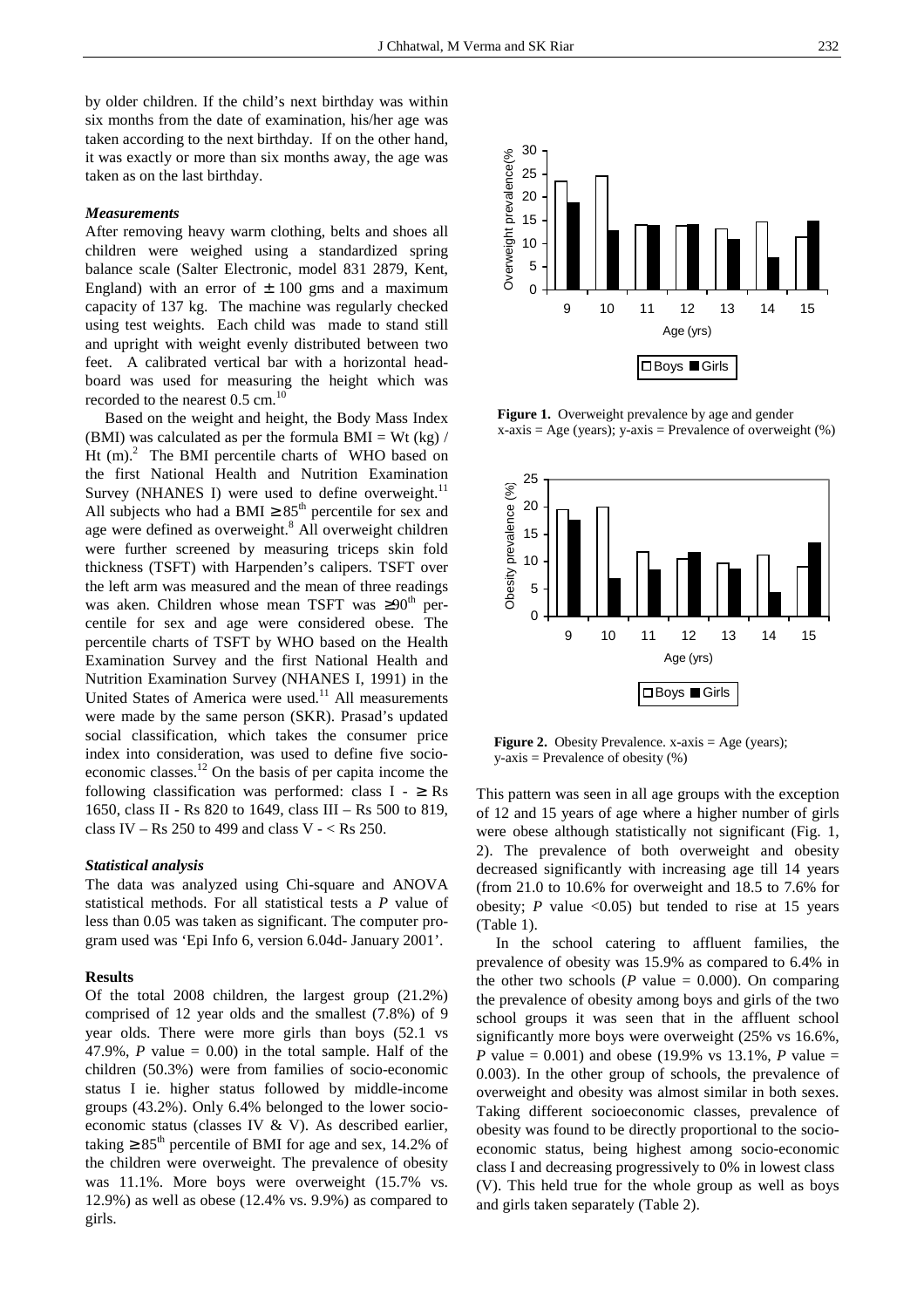| Age (in yrs) | Total | Overweight $(\%)^*$ | Obesity $(\%)$ ** |  |
|--------------|-------|---------------------|-------------------|--|
| 9            | 157   | 33(21.0)            | 29 (18.5)         |  |
| 10           | 212   | 40 (18.9)           | 29(13.7)          |  |
| 11           | 336   | 47 (13.9)           | 34(10.1)          |  |
| 12           | 428   | 60(14.0)            | 47 (10.9)         |  |
| 13           | 283   | 34(12.0)            | 26(9.2)           |  |
| 14           | 303   | 32(10.6)            | 23(7.6)           |  |
| 15           | 289   | 40(13.8)            | 35(12.1)          |  |
| Total        | 2008  | 286 (14.2)          | 223(11.1)         |  |

**Table 1**. Prevalence of overweight and obesity, by age

\*Chi-square = 14.36; df = 6; *P* value = 0.02; \*\* Chi-square = 15.63; df = 6; *P* value = 0.015

**Table 2**. Prevalence of obesity, by socio-economic classes

| Socio-economic<br>class | Total |                | <b>Boys</b> |              | Girls |               |
|-------------------------|-------|----------------|-------------|--------------|-------|---------------|
|                         | Total | Obese $(\%)^*$ | Total       | Obese $(\%)$ | Total | Obese $(\% )$ |
| I                       | 1011  | 157(15.5)      | 444         | $82(18.5)$ † | 567   | $75(13.2)$ †  |
| $\mathbf{I}$            | 521   | (9.2)<br>48    | 250         | 28(11.2)     | 271   | 20(7.4)       |
| $\mathop{\rm III}$      | 347   | 15(4.3)        | 182         | 8(4.4)       | 165   | 7(4.2)        |
| IV                      | 112   | 3(2.7)         | 76          | 1(1.3)       | 36    | 2(5.6)        |
| V                       | 17    | 0(0)           | 9           | 0(0)         | 8     | 0(0)          |
| Total                   | 2008  | 223(11.1)      | 961         | 119 (12.4)   | 1047  | 104(9.9)      |

\* Chi –square =  $48.28$ ; df = 4; *P* value = 0.000;  $\dagger$  Chi –square =  $5.21$ ; df = 1; *P* value = 0.022

#### **Discussion**

The present study was performed on 9-15 year old children from randomly selected schools. The prevalence of obesity was 11.1% while 14.2% of the children were overweight. This is the highest prevalence reported so far from the few studies in the Indian subcontinent. Agarwal *et al* in 1982, using 120% of Harvard's  $50<sup>th</sup>$  percentile as the cut-off noted 1.1% of 2694 schoolchildren from western India as obese.<sup>5</sup> The Davenport Index [Wt  $(g)/Ht$  $(cm)^2$ ] was popular among researchers in the early nineties and two studies using this criterion found a similar prevalence of obesity in schoolchildren − 7.5% and 6.8% by Gupta & Ahmad (1990) and Anand & Tandon (1996) respectively.<sup>4,6</sup> Also in an earlier study (1994) from this institution, the prevalence of obesity using Davenport Index was 5.12%, which is half the prevalence rate of the present study.<sup>7</sup> On applying the Davenport Index to the present data 10.5% of the children were found to be obese, which indicates a definite increase in obesity among schoolchildren.

 Except for Sundaram *et al*, the other Indian studies on childhood obesity have not differentiated between the prevalence of overweight and obese children.<sup>13</sup> They took the Harvard  $50<sup>th</sup>$  percentile as the standard and defined overweight by two different criteria; taking 110% relative weight, the prevalence was  $8.5\%$  but taking Wt/Ht<sup>2</sup> exceeding mean  $+1$  standard deviation (SD), the prevalence rate was 10.9%, both figures are lower than the

present study. For obesity the prevalence rates of 4.2% (weight  $> 120\%$  of Harvard standard) and 4.3% (Wt/ Ht<sup>2</sup> more than mean  $+ 2$  SD) reported by them were also much lower. On comparing the present study with prevalence rates of developed countries, 10.1% of 17 year-old adolescents from  $Israel<sup>14</sup>$  were obese, a rate similar to the present report. Lower prevalence rates ranging from 0.9 to 3.1% using relative weight index more than 130% of normal were noted from Britain in the mid-eighties in  $6-14$  year olds.<sup>15</sup> A report from Northern Ireland in 1993 showed a higher prevalence ranging from 25.5 to 26.9%.<sup>16</sup> Surprisingly a high prevalence of obesity has been reported from the African continent. In a study on adolescents from Ethiopia (1993), 25% were obese, while 18% of 904 Nigerian children aged  $5 - 15$  years were obese.<sup>3,2</sup> The fact that obesity is acquiring epidemic proportions in the developed world is well accepted but the rising prevalence in developing countries warrants greater concern. In the last decade or so rising affluence, urbanization, satellite television invasion have changed lifestyles drastically. Paradoxically, as is happening elsewhere in the developing world, people are using their growing incomes to replace their traditional diets rich in fibre and grain with diets that include a greater proportion of fats and caloric sweeteners.<sup>17</sup> Burgeoning city populations and increasing school education burden leave children hardly any space and time for physical activity.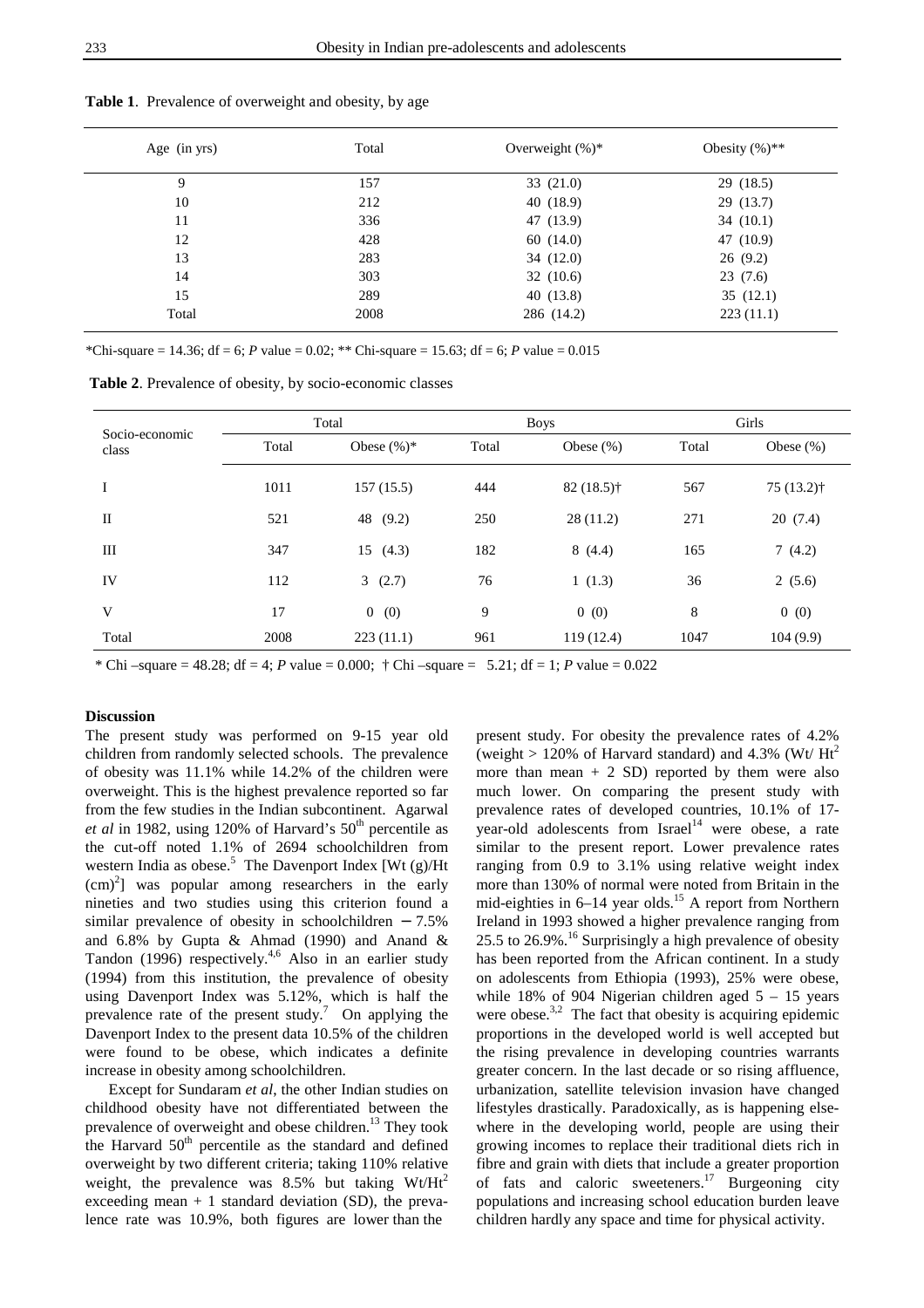This adds to the widespread preoccupation with television. All these are probably responsible for the increasing prevalence of obesity. Troiano *et al.,* (1995) used the  $85<sup>th</sup>$  percentile of BMI to define overweight in 3000 to 14000 youths aged 6 through 17 years examined in each of the five separate national surveys in the United States.<sup>18</sup> Prevalence of children with BMI ≥85<sup>th</sup> percentile increased from 15.2% in boys and girls aged 6 to 11 years in 1963-65 to 22.3% in boys and girls of the same age by 1988-91. Among children aged 12 to 17 years the percentage increased from 15.1% and 15.2% to 21.7% and 21.2% in boys and girls respectively. In adjoining Canada, Johnson-Down *et al.,* (1997) found a strikingly high prevalence rate of 33.4% in a low-income, multiethnic population sample.<sup>19</sup>

 In our study a significant age related decrease in prevalence of obesity from 18.5% at 9 yrs to 7.6% at 14 yrs was seen and thereafter a rise at 15 yrs to 12.1%. In NHANES III, another large cross-sectional study amongst 6 to 17 year old children, the prevalence of overweight was lowest between 9-11 yrs and showed an increase subsequently.18 The longitudinal study by Whitaker *et al.,* (1997) in 854 children showed obesity prevalence to be 13% at 9 yrs, which decreased by 14 yrs to 9% followed by an increase subsequently, a finding similar to that in our study.20 In Britain, Braddon *et al.,* (1986) studying the same birth cohort over a period ranging from 6 to 36 years found that the prevalence of obesity in boys and girls reached a peak at the age of 11 years before falling at the age of 20 years and showing a subsequent rise.<sup>15</sup> Peckham *et al.,* (1983) studying a later British cohort from 7 to 16 years found the lowest prevalence at 7 years, peak at 11 years and a slight decrease subsequently.<sup>2</sup>

 The higher prevalence of obesity among boys in our study is consistent with the gender difference in two other Indian studies.4,13 The study from Nigeria also had more obese boys than girl.<sup>2</sup> Boreham *et al.*, (1993) and Troiano *et al.*, (1995) also had similar findings.<sup>16,18</sup> The higher prevalence of obesity among male children in the present study may be attributable to the cultural advantage boys enjoy in our country. They get larger helpings of food, more freedom to go out of the house and thus snack and also do not contribute much to the household chores. Other studies from developed countries do not show this pattern. Seidman *et al.,* (1991) from Israel found a similar prevalence among boys and girls.<sup>14</sup> Stark *et al.*, (1981) found a higher prevalence of obesity among British girls.<sup>22</sup> In the present study, only at age 15 years were more girls obese compared to boys which may be related to the growth spurt and the effects of hormonal surge which occurs earlier in girls. The Ten State Nutrition Survey showed that while for females adolescence is a period of increasing outer fatness, the male undergoes a transient reduction in outer fatness in early adolescence.<sup>23</sup>

 The direct relationship between affluence and obesity seen in our study is in marked contrast to the findings of most studies from developed countries, where obesity is more prevalent in the lower socio-economic strata.<sup>19,24,25</sup> Another Indian study had findings similar to the present report as also the study from Ethiopia.<sup>13,3</sup> Interestingly, an early study from USA, (Garn and Clark, 1975) a review

of the Ten State Nutrition Survey had conclusions quite like ours in that they found that children from higher socio-economic status are systematically fatter than those from low-income status. $^{23}$  However in later adolescence and adulthood, obesity in women showed a remarkable income related reversal of fatness. While a 'less-prudent' fat rich diet accounts for a high prevalence of obesity among lower socio-economic status children in developed countries, the less privileged in the developing countries still suffer from a relative lack of calories and hence less obesity. In addition their lifestyles involve more physical work as compared to those more affluent.

#### **Conclusion**

The present study revealed that more than one tenth of the school children in the age group of 9 to 15 yrs were obese, a figure only slightly lower than that reported from most western countries. More disturbing is the fact that compared with earlier studies, there is an increasing trend for obesity among adolescents.

 As there are strong indications that childhood obesity tends to track into adulthood the increasing prevalence of childhood obesity is going to translate into higher adult obesity. India being a country of diverse population, it has regions still struggling with the burden of malnutrition but at the same time there are rapidly emerging population sub-groups which are falling into the trap of affluence related problems. Hence there is a need to assess obesity prevalence by conducting wider, nationally representative studies and also create awareness regarding the emerging trend.

#### **References**

- 1. Popkin BM, Doak CM. The obesity epidemic is a worldwide phenomenon. Nutr Rev 1998;56 (4): 106-114.
- 2. Owa JA, Adejuyigbe O. Fat mass, fat mass percentage, body mass index, and mid upper arm circumference in a healthy population of Nigerian children. J Trop Pediatr 1997; 43: 13-19.
- 3. Kebede D, Ketsela T. Precursors of athreosclerotic and hypertensive diseases among adolescents in Addis Ababa, Ethiopia. Bull World 1993; 71 (6): 787-794.
- 4. Gupta AK, Ahmad AJ. Childhood obesity and hypertension. Indian Pediatr 1990; 27: 333-337.
- 5. Agarwal R, Mandowra SL, Bhandari B, Garg OP. Prevalence of hypertension in apparently healthy school children. Indian Pediatr 1982; 19: 779-784.
- 6. Anand NK, Tandon L. Prevalence of hypertension in school going children. Indian Pediatr 1996; 33: 377-381.
- 7. Verma M, Chhatwal J, George SM. Obesity and hypertension in children. Indian Pediatr 1994; 31: 1065- 1069.
- 8. WHO Expert Committee. Physical status − the use and interpretation of anthropometry. Adolescents. WHO Tech Rep Series 1995; 854: 263-311.
- Mahajan BK. Methods in biostatistics for medical students and research workers. 6th ed. New Delhi: Jaypee Brothers, 1997:92-93.
- 10. WHO Expert Committee. Physical status − the use and interpretation of anthropometry. Recommended measurement protocols and derivation of indices. WHO Tech Rep Series 1995; 854: 424-438.